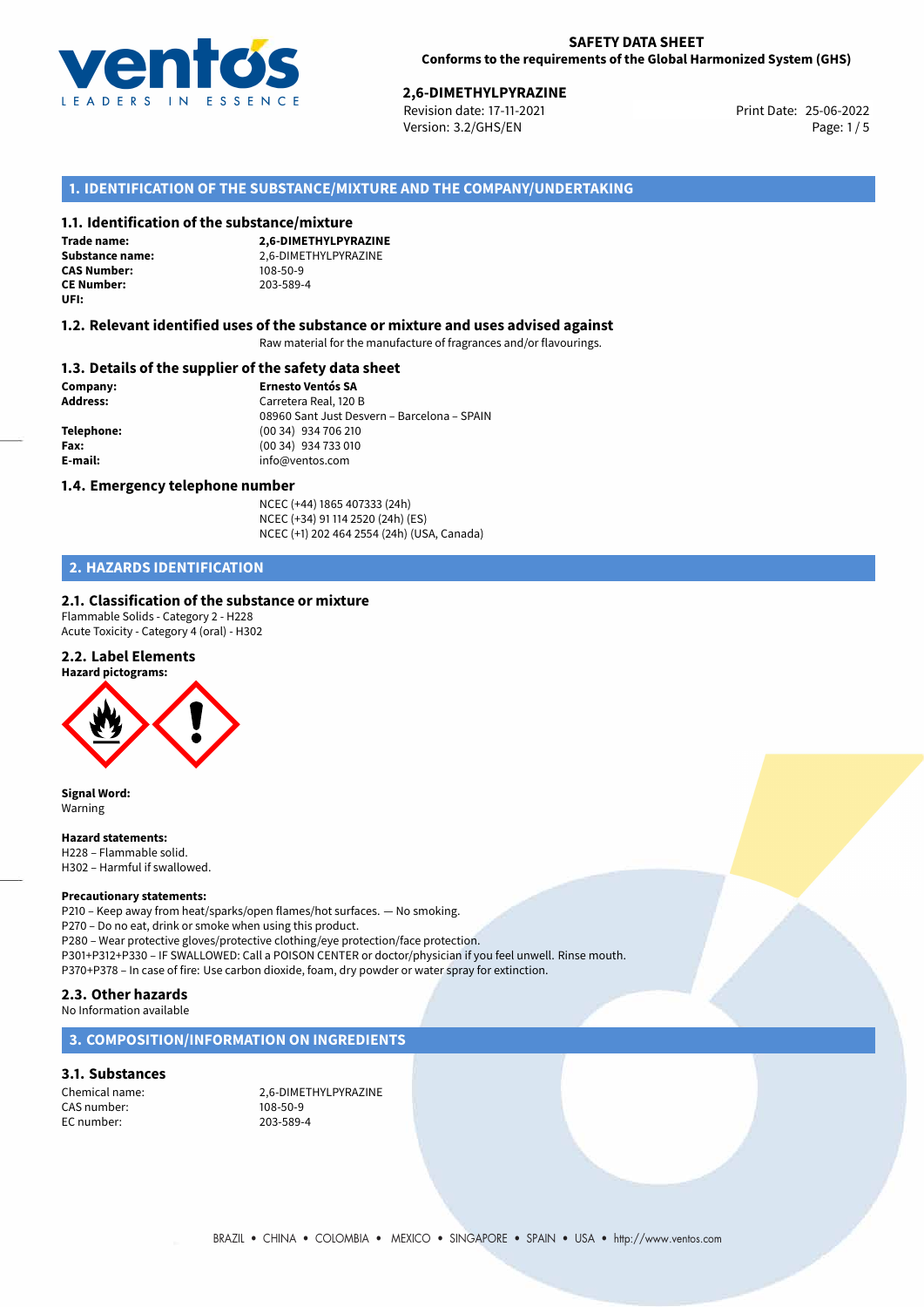

# 25-06-2022 **2,6-DIMETHYLPYRAZINE**

Revision date: 17-11-2021 Version: 3.2/GHS/EN Page: 2 / 5

#### **Hazardous constituents:**

| <b>Chemical Name</b>  | % (w/w)   | <b>CAS No</b><br><b>EC No</b> | <b>Classification according to GHS</b>                                            |
|-----------------------|-----------|-------------------------------|-----------------------------------------------------------------------------------|
| 12.6-DIMETHYLPYRAZINE | $\geq$ 50 | 108-50-9<br>203-589-4         | Flammable Solids - Category 2 - H228<br>Acute Toxicity - Category 4 (oral) - H302 |

[See the full text of the hazard statements in section 16.](#page-4-0)

#### **3.2. Mixtures**

Not applicable.

# **4. FIRST-AID MEASURES**

#### **4.1. Description of necessary first aid measures**

| Ingestion:    | Rinse mouth with water.<br>Obtain medical advice.<br>Keep at rest. Do not induce vomiting.                                                           |
|---------------|------------------------------------------------------------------------------------------------------------------------------------------------------|
| Eye contact:  | In case of contact with eyes, rinse immediately with plenty of water for at least 15 minutes and seek medical advice.                                |
| Inhalation:   | Remove person to fresh air and keep at rest.<br>Seek immediate medical advice.                                                                       |
| Skin contact: | Take off immediately all contaminated clothing.<br>Thoroughly wash affected skin with soap and water.<br>Seek medical attention if symptoms persist. |

# **4.2. Most important symptoms and effects, both acute and delayed**

No information available.

#### **4.3. Indication of any immediate medical attention and special treatment needed** No information available.

# **5. FIRE-FIGHTING MEASURES**

#### **5.1. Extinguishing Media**

Water spray, carbon dioxide, dry chemical powder or appropriate foam. For safety reasons do not use full water jet.

#### **5.2. Special hazards arising from the substance or mixture**

Known or Anticipated Hazardous Products of Combustion: Emits toxic fumes under fire conditions.

#### **5.3. Advice for firefighters**

High temperatures can lead to high pressures inside closed containers. Avoid inhalation of vapors that are created. Use appropriate respiratory protection. Do not allow spillage of fire to be poured into drains or watercourses. Wear self-contained breathing apparatus and protective clothing.

#### **6. ACCIDENTAL RELEASE MEASURES**

#### **6.1. Personal precautions, protective equipment and emergency procedures**

Evacuate surronding areas. Ensure adequate ventilation. Keep unnecessary and unprotected personnel from entering. Do not breathe vapor/spray. Avoid contact with skin and eyes. Information regarding personal protective measures: see section 8.

#### **6.2. Environmental precautions**

To avoid possible contamination of the environment, do not discharge into any drains, surface waters or groundwaters.

#### **6.3. Methods and materials for containment and cleaning up**

Cover with an inert, inorganic, non-combustible absorbent material (e.g. dry-lime, sand, soda ash). Place in covered containers using non-sparking tools and transport outdoors. Avoid open flames or sources of ignition (e.g. pilot lights on gas hot water heater). Ventilate area and wash spill site after material pickup is complete.

#### **6.4. Reference to other sections**

Information regarding exposure controls, personal protection and disposal considerations can be found in sections 8 and 13.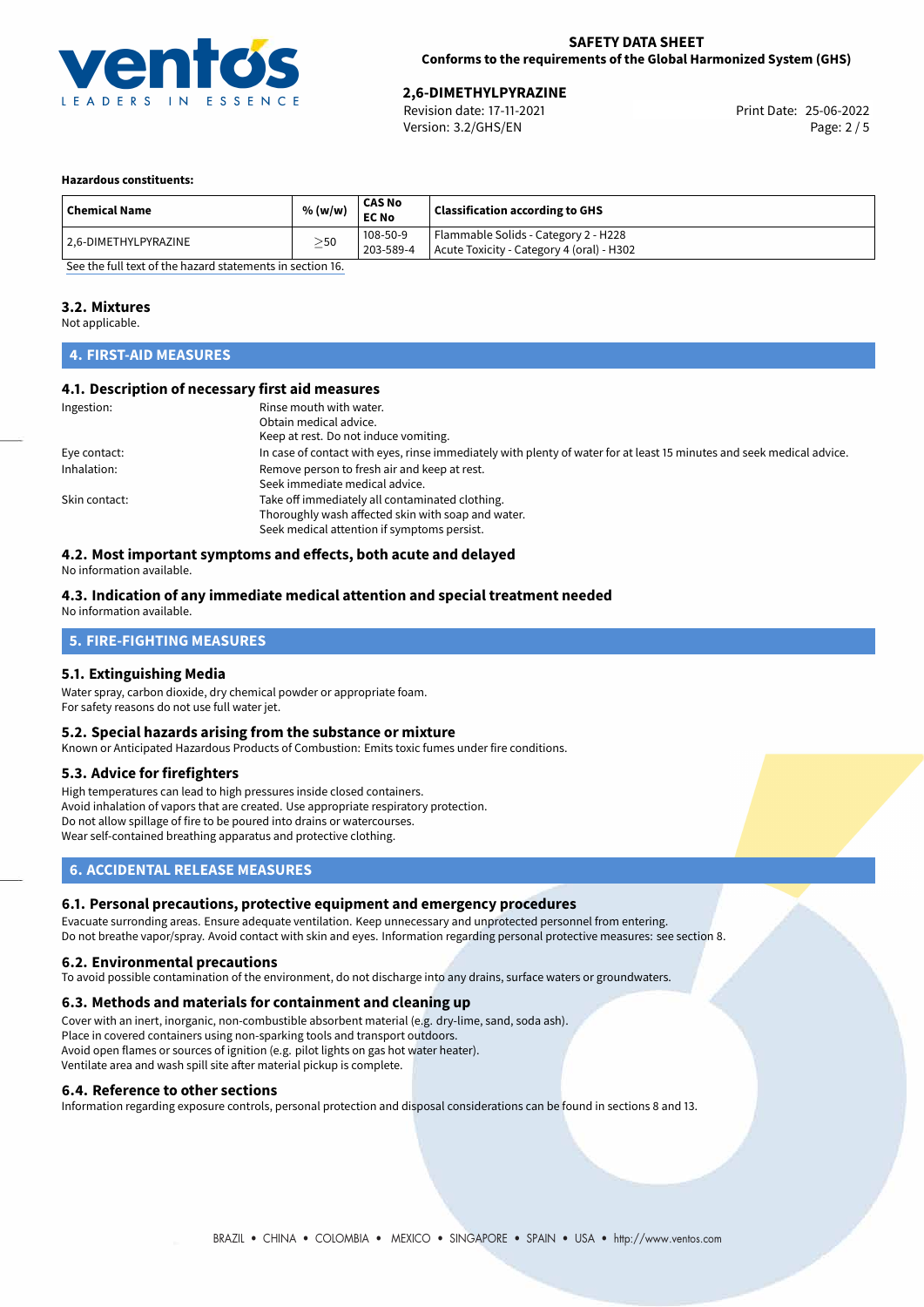

25-06-2022 **2,6-DIMETHYLPYRAZINE** Revision date: 17-11-2021 Print Date: Version: 3.2/GHS/EN Page: 3 / 5

# **7. HANDLING AND STORAGE**

#### **7.1. Precautions for safe handling**

Do not store or handle this material near food or drinking water. Do not smoke. Avoid contact with the eyes, skin and clothing. Wear protective clothing and use glasses. Observe the rules of safety and hygiene at work. Keep in the original container or an alternative made from a compatible material.

# **7.2. Conditions for safe storage, including any incompatibilities**

Store in tightly closed and preferably full containers in a cool, dry and ventilated area, protected from light. Keep away from sources of ignition (e.g. hot surfaces, sparks, flame and static discharges). Keep away from incompatible materials (see section 10).

#### **7.3. Specific end use(s)**

No information available.

**8. EXPOSURE CONTROLS AND PERSONAL PROTECTION**

#### **8.1. Control parameters**

Components with occupational exposure limits: None known.

#### **8.2. Exposure controls**

Measures should be taken to prevent materials from being splashed into the body. Provide adequate ventilation, according to the conditions of use. Use a mechanical exhaust if required.

#### **8.3. Individual protection measures, such as personal protective equipment**

| Eye/Face protection:             | Chemical safety goggles are recommended. Wash contaminated goggles before reuse.                                                            |  |  |  |  |
|----------------------------------|---------------------------------------------------------------------------------------------------------------------------------------------|--|--|--|--|
| Hand Protection:                 | Chemical-resistant gloves are recommended. Wash contaminated gloves before reuse.                                                           |  |  |  |  |
| Body protection:                 | Personal protective equipment for the body should be selected based on the task being performed and the risks<br>involved.                  |  |  |  |  |
| Respiratory Protection:          | In case of insufficient ventilation, use suitable respiratory equipment.                                                                    |  |  |  |  |
| Environmental exposure controls: | Emissions from ventilation or process equipment should be checked to ensure they comply with environmental<br>protection legislation.       |  |  |  |  |
|                                  | In some cases, filters or engineering modifications to the process equipment will be necessary to reduce emissions to<br>acceptable levels. |  |  |  |  |
|                                  |                                                                                                                                             |  |  |  |  |

# **9. PHYSICAL AND CHEMICAL PROPERTIES**

#### **9.1. Information on basic physical and chemical properties**

| Appearance:                            | Solid                     |
|----------------------------------------|---------------------------|
| Colour:                                | Conforms to standard      |
| Odour:                                 | Conforms to standard      |
| Odour theshold:                        | Not determined            |
| pH:                                    | Not determined            |
| Melting point/freezing point:          | $35 - 40$                 |
| Boling point/boiling range $(°C)$ :    | 154 (760 mm Hg)           |
| Flash point:                           | $53^{\circ}$ C            |
| Evaporation rate:                      | Not determined            |
| Flammability:                          | Not determined            |
| Lower flammability/Explosive limit:    | Not determined            |
| Upper flammability/Explosive limit:    | Not determined            |
| Vapour pressure:                       | Not determined            |
| Vapour Density:                        | Not determined            |
| Density:                               | Not determined            |
| Relative density:                      | Not determined            |
| Water solubility:                      | <b>INSOLUBLE IN WATER</b> |
| Solubility in other solvents:          | SOLUBLE IN ETHANOL        |
| Partition coefficient n-octanol/water: | Not determined            |
| Auto-ignition temperature:             | Not determined            |
| Decomposition temperature:             | Not determined            |
| Viscosity, dynamic:                    | Not determined            |
| Viscosity, kinematic:                  | Not determined            |
| Explosive properties:                  | Not determined            |
| Oxidising properties:                  | NONE EXPECTED             |
|                                        |                           |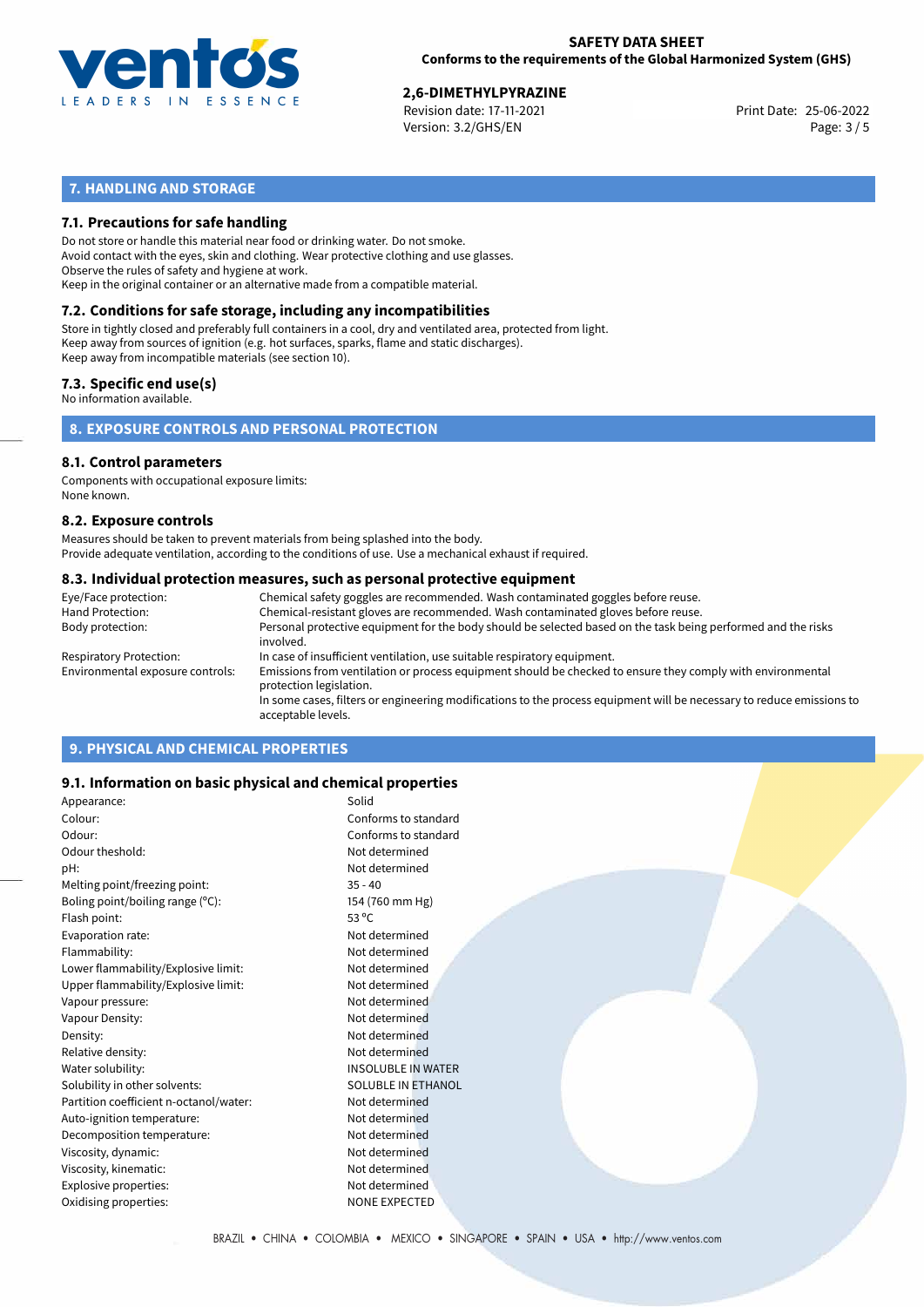

25-06-2022 **2,6-DIMETHYLPYRAZINE** Revision date: 17-11-2021 Print Date: Version: 3.2/GHS/EN Page: 4 / 5

# **10. STABILITY AND REACTIVITY**

#### **10.1. Reactivity**

No hazardous reactions if stored and handled as prescribed/indicated.

#### **10.2. Chemical stability**

The product is stable if stored and handled as prescribed/indicated.

#### **10.3. Possibility of hazardous reactions**

No hazardous reactions if stored and handled as prescribed/indicated.

#### **10.4. Conditions to Avoid**

Conditions to Avoid: Excessive heat, flame or other ignition sources.

#### **10.5. Incompatible materials**

Avoid contact with strong acids and bases and oxidizing agents.

#### **10.6. Hazardous decomposition products**

During combustion may form carbon monoxide and unidentified organic compounds.

# **11. TOXICOLOGICAL INFORMATION**

| <b>Acute toxicity</b>             | Harmful if swallowed.                                                     |  |  |  |
|-----------------------------------|---------------------------------------------------------------------------|--|--|--|
|                                   | Experimental/calculated data:                                             |  |  |  |
|                                   | LD50(acute/oral): 800 mg/kg. (Rat).                                       |  |  |  |
|                                   | Evidence.                                                                 |  |  |  |
|                                   | LD50 (acute/dermal) : 1080 mg/kg. (Mouse).                                |  |  |  |
|                                   | Evidence.                                                                 |  |  |  |
| <b>Skin corrosion/irritation</b>  | Based on the data available, the criteria for classification are not met. |  |  |  |
| Serious eye damage/irritation     | Based on the data available, the criteria for classification are not met. |  |  |  |
| Respiratory or skin sensitisation | Based on the data available, the criteria for classification are not met. |  |  |  |
| <b>Germ cell mutagenicity</b>     | Based on the data available, the criteria for classification are not met. |  |  |  |
| Carcinogenicity                   | Based on the data available, the criteria for classification are not met. |  |  |  |
| <b>Reproductive toxicity</b>      | Based on the data available, the criteria for classification are not met. |  |  |  |
| <b>STOT-single exposure</b>       | Based on the data available, the criteria for classification are not met. |  |  |  |
| <b>STOT-repeated exposure</b>     | Based on the data available, the criteria for classification are not met. |  |  |  |
| <b>Aspiration hazard</b>          | Based on the data available, the criteria for classification are not met. |  |  |  |

### **12. ECOLOGICAL INFORMATION**

#### **12.1. Toxicity**

#### **Assessment:**

Based on the data available, the criteria for classification are not met. **Experimental/calculated data:** No information available.

#### **12.2. Degradability**

No information available.

#### **12.3. Bioaccumulative potential**

No information available.

#### **12.4. Soil mobility**

No information available.

# **12.5. Other adverse effects**

See also sections 6, 7, 13 and 15 Do not allow to get into waste water or waterways.

#### **13. DISPOSAL CONSIDERATIONS**

#### **13.1. Waste treatment methods**

Dispose of in accordance with national and local environmental regulations.